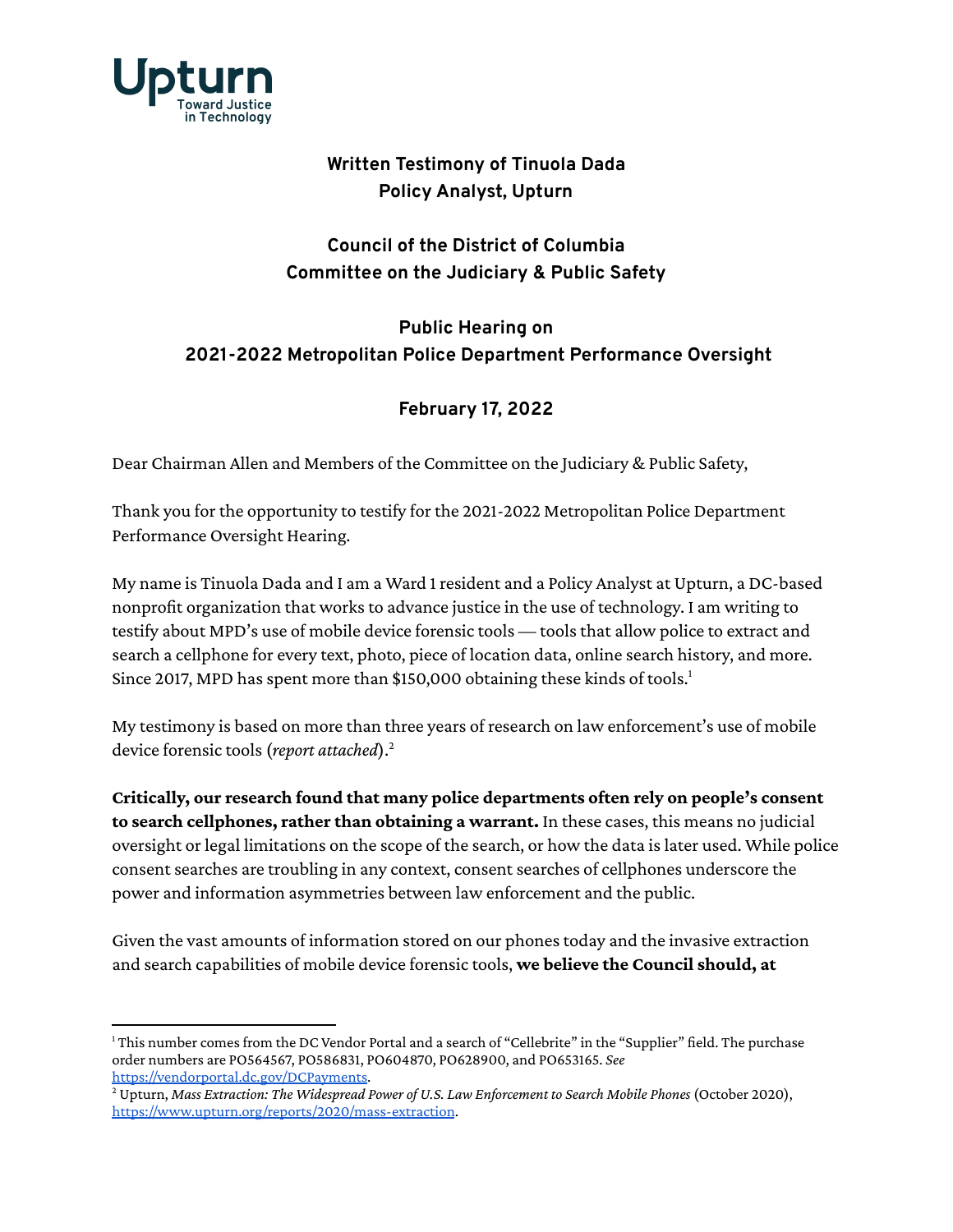

**minimum, move to ban consent searches of cellphones in DC, if not all consent searches outright.<sup>3</sup>**

**Consent searches are frequent and widespread.** While little national data on the prevalence of consent searches exists, multiple scholars have estimated that consent searches comprise more than 90% of all warrantless searches by police. <sup>4</sup> Our research shows that consent searches are especially prevalent in cellphone extractions. In Harris County, TX, 53% of all cell phone searches conducted by the Sheriff's Office were consent searches. Between 2018 and 2019, over half of the phones extracted by the Denver Police Department were consent searches. And nearly one third of the phones the Seattle Police Department sought to extract data from were consent searches. Unfortunately, we do not have the numbers in DC — nor many other critical details about how MPD uses these tools — because MPD continues to stonewall our FOIA request from February 2019, more than three years ago. 5

**Consent searches are a legal fiction, and they are almost always coercive.** While the Supreme Court has held that consent cannot be "coerced, by explicit or implicit means," 6 the notion that someone can actually feel free to walk away from an interaction with police ignores reality. Recent data from California's Racial and Identity Profiling Advisory (RIPA) Board shows that 95 percent of individuals consent to a search when asked by an officer. People of color are especially unlikely to feel free to refuse consent.<sup>7</sup> As one scholar noted, "many African Americans, and undoubtedly other people of color, know that refusing to accede to the authority of the police, and even seemingly polite requests—can have deadly consequences."<sup>8</sup>

<sup>3</sup> Thisrecommendation isin line with what the DC Police Reform Commission recommended to the Council. *See* DC Police Reform Commission, *Decenter Police To Improve Public Safety: A Report of the DC Reform Commission*, April 1, 2021, 21 ("The Council ... should prohibit consent searches, given that voluntary consent is an oxymoron in the policing context and that residents, especially in over-policed communities, rarely feel sufficiently free and safe to voluntarily consent.")

<sup>4</sup> Alafair S. Burke, *Consent Searches and Fourth Amendment Reasonableness*, 67 FL. L. REV. 509,

<sup>511 (2016) (</sup>observing that "multiple scholars have estimated that consent searches comprise more than 90% of all warrantless searches by police  $\dots$ .")

<sup>5</sup> Upturn filed a FOIA Appeal (2019-163) with the Mayor's Office of Legal Counsel on June 5, 2019 due to MPD's ongoing delay. The Mayor's Office of Legal Counsel resolved the appeal on June 28, 2019. That office "remand[ed] this matter to MPD with the directive that MPD promptly produce ... non-exempt portions of records it identifies as responsive to your request, consistent with DC FOIA." That decision relied, in part, on MPD'sresponse on June 17, 2019, which indicated that "[t]he department is presently processing [the] request and it is expected that a response will be sent to him this week." It has been 990 dayssince the MPD said to the Mayor's Office of Legal Counsel that the responsive records would be sent to Upturn.

<sup>6</sup> Schneckloth v. Bustamonte, 412 U.S. 218, 228 (1973).

<sup>7</sup> Racial & Identity Profiling Advisory Board, *Racial & Identity Profiling Advisory Board Annual Report 2022* (January 2022), 100.

<sup>8</sup> Marcy Strauss, *Reconstructing Consent*, 92 J. Crim. L. & Criminology 211, 242-243 (2001). ("Given thissad history, it can be presumed that at least for some persons of color, any police request for consent to search will be viewed as an unequivocal demand to search that is disobeyed or challenged only atsignificant risk of bodily harm.") Indeed, as another scholar argued, the "consent search doctrine is the handmaiden of racial profiling." *See* George C. Thomas III, T*errorism, Race and a New Approach to Consent Searches*, 73 Miss. L. J. 525, 542 (2003).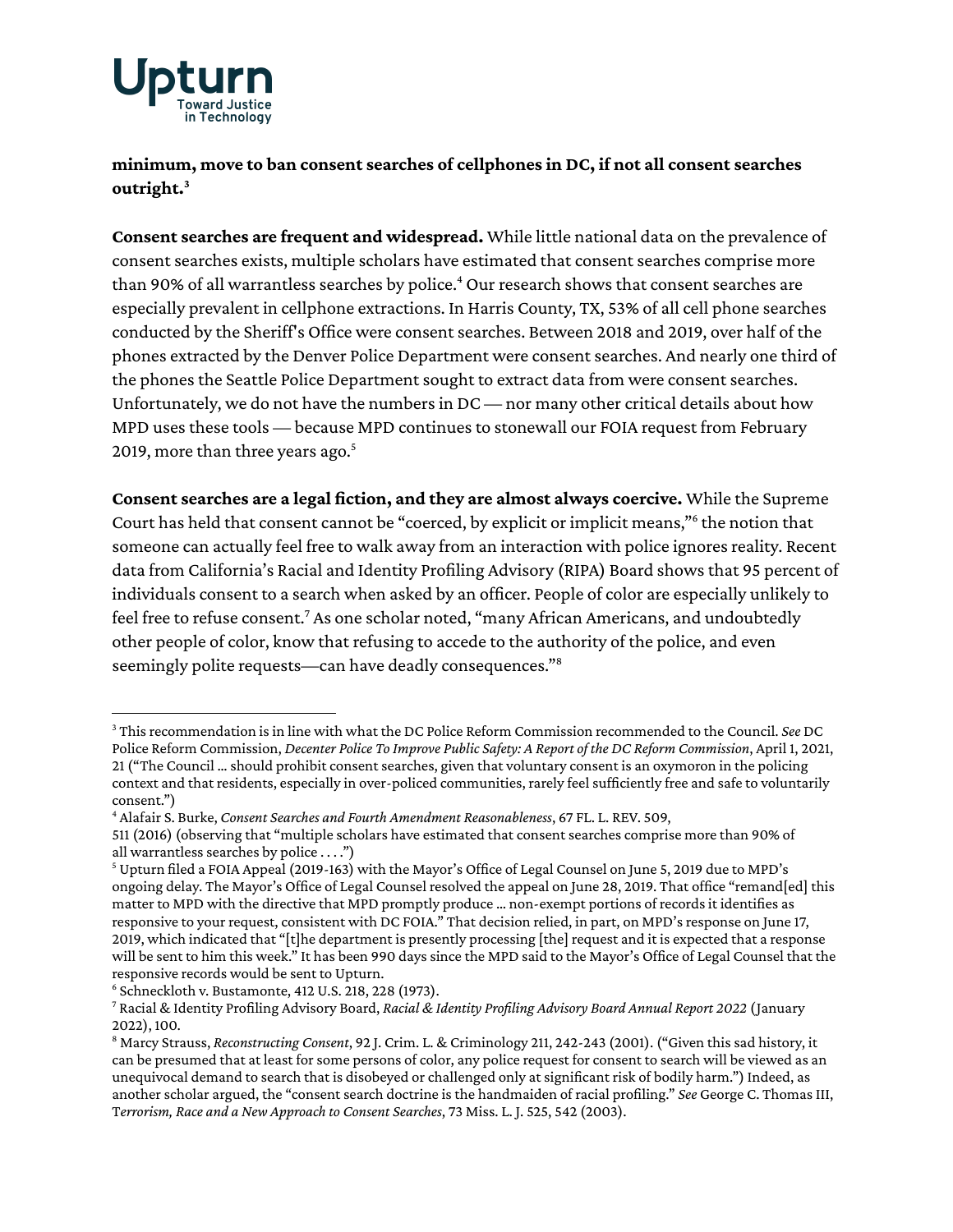

**As a result, consent searches have far reaching harms.** Law enforcement can do almost anything with data extracted from a cellphone after someone consents. In the vast majority of jurisdictions across the country, there's no limit on how long an agency can store data extracted from phones pursuant to consent, or when and how law enforcement could re-examine a cellphone extraction.<sup>9</sup> Notably, the Wisconsin Supreme Court recently held that cellphone evidence obtained from a consent search in one jurisdiction can be shared with other law enforcement agencies pursuing unrelated investigations, without needing new legal authorization.<sup>10</sup>

Moreover, absent specific prohibitions, law enforcement could copy data from someone's phone, like their contact list, and add that information into a far-reaching police surveillance database. For instance, it's easy to imagine MPD using data extracted from mobile phones as evidence to place people in their "gang database," given the low bar for individuals and their information to be added to such databases. This matters not only to the owner of the phone, but to all of their friends and family, who are at risk of increased police contact.

**Warnings are not enough.** The warning requirement in the Comprehensive Policing and Justice Reform Second Emergency Amendment Act of 2020 does not sufficiently ensure that consent searches are voluntary. That warning requires officers to inform the "subject of the search [that they are] being asked to voluntarily, knowingly, and intelligently consent to a search."<sup>11</sup> Such a warning does nothing to disclose the nature of an invasive cellphone search. The burden to limit the scope of a consent search still falls on the person being searched. This puts DC residents in an impossible position: only they can limit a search of their cellphone, but most residents don't even have a rough idea of the power of the tools that MPD uses to extract and analyze data from phones.

But even warnings about the kind of search to be performed do little to ensure that consent searches are voluntary, informed, or limited. A recent study designed "specifically to examine the psychology of consent searches" demonstrates the ineffectiveness of such warnings in limiting consent searches. Participants were brought into a lab and presented with "a highly invasive request: to allow an experimenter unsupervised access to their unlocked smartphone." <sup>12</sup> The researchers found that participants who received a warning about their right to refuse the search were just as likely to comply with the search.<sup>13</sup> This is also consistent with a much earlier analysis

*<sup>10</sup>State v. Burch*, 2021 WI 68, 961 N.W.2d 314 (Wis. 2021).

<sup>9</sup> United States of America v. Cristofer Jose Gallegos-Espinal*,* (No. 19-20427) (5th. Cir. 2020).

<sup>11</sup> D.C. Code 23-526 (a)(1)(A), *available at* <https://code.dccouncil.us/us/dc/council/acts/24-128>.

 $12$  Roseanna Sommers, Vanessa K. Bohns, The Voluntariness of Voluntary Consent: Consent Searches and the Psychology of Compliance, 128 Yale L. J. 1962, 1980 (2019)

<sup>13</sup> Roseanna Sommers, Vanessa K. Bohns, *The Voluntariness of Voluntary Consent: Consent Searches and the Psychology of Compliance*, 128 Yale L. J. 2000 (2019).